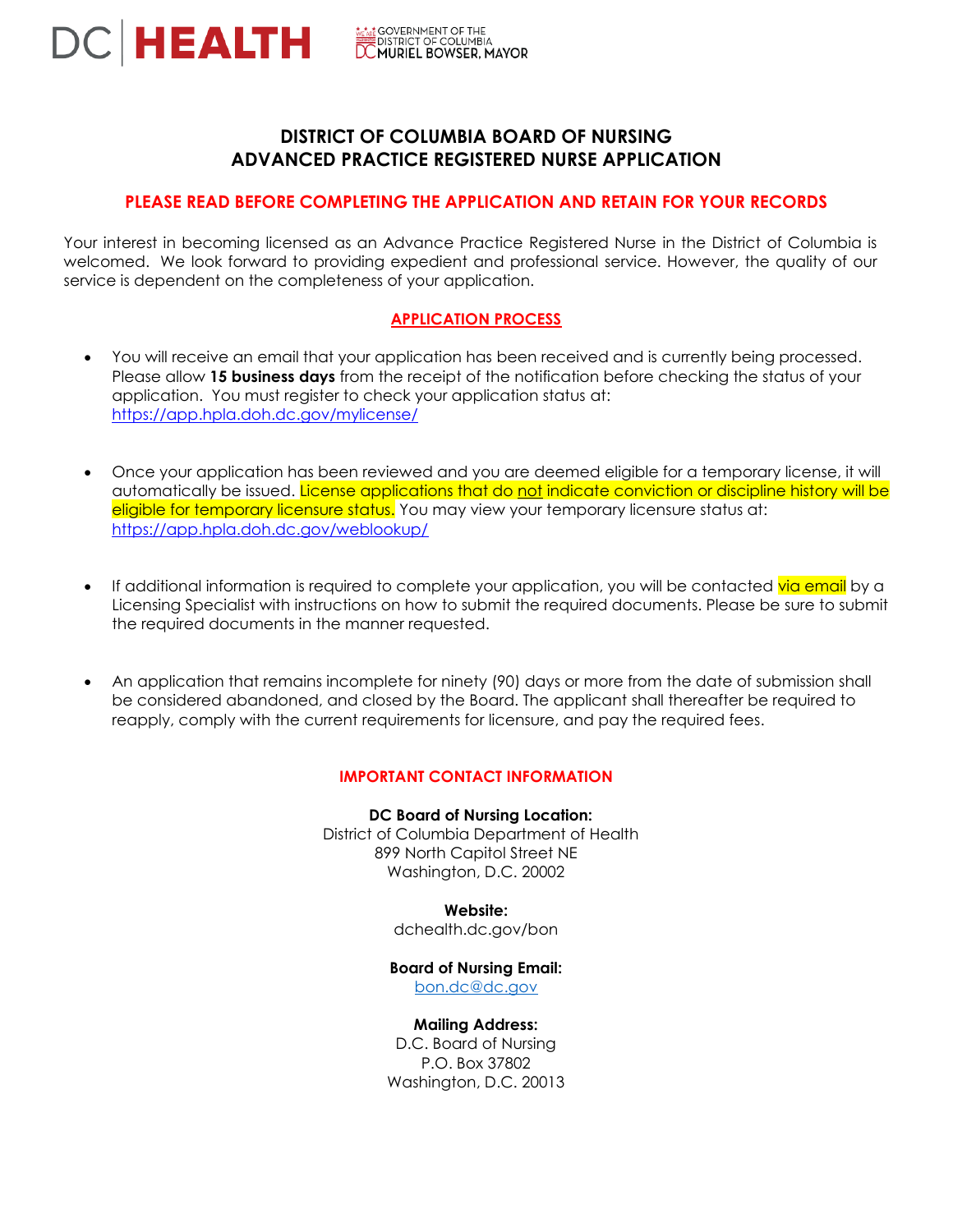



# **BEFORE YOU SUBMIT YOUR APPLICATION MAKE SURE YOU HAVE PROVIDED OR REQUESTED ALL OF THE FOLLOWING APPLICATION CHECKLIST ITEMS:**

# **APPLICATION CHECKLIST**

# **ADDING AN ADVANCED PRACTICE AUTHORITY TO AN ACTIVE DC RN LICENSE**

A completed, signed and dated application

**S230.00 application fee (non-refundable)** 

Email address

Name change document- If the name on your application differs from the name on any of your supporting documents, proof of name change is required. Acceptable documents are: marriage certificate, divorce decree, court order or spouse's death certificate.

A copy of a government issued photo ID

 Criminal background check **(Required if your previous background check with the DC Board of Nursing is older than four years).**

# **Completing a criminal background check**

Visit IdentoGo**:** <https://dc.ibtfingerprint.com/> or call 1-877-783-4187 [t](http://www.l1enrollment.com/state/?st=DC)o schedule an appointment. We also offer criminal background check services in our office at: 899 North Capitol Street NE 1st Floor Washington, D.C. 20002. Office hours are 8:30am-4:30pm Monday-Friday. No appointment necessary.

 Verification of APRN certification. Contact your certifying body and request that proof of current certification is emailed to the Board of Nursing. Each certifying body has the Board of Nursing's contact and email information on record.

# **REGISTERED NURSE /ADVANCED PRACTICE NURSE – NOT LICENSED IN DC**

A completed, signed and dated application

**\$375.00 application fee (non-refundable)** 

**□Two 2x2 size passport-type photos** 

■Social Security number or signed affidavit

Email address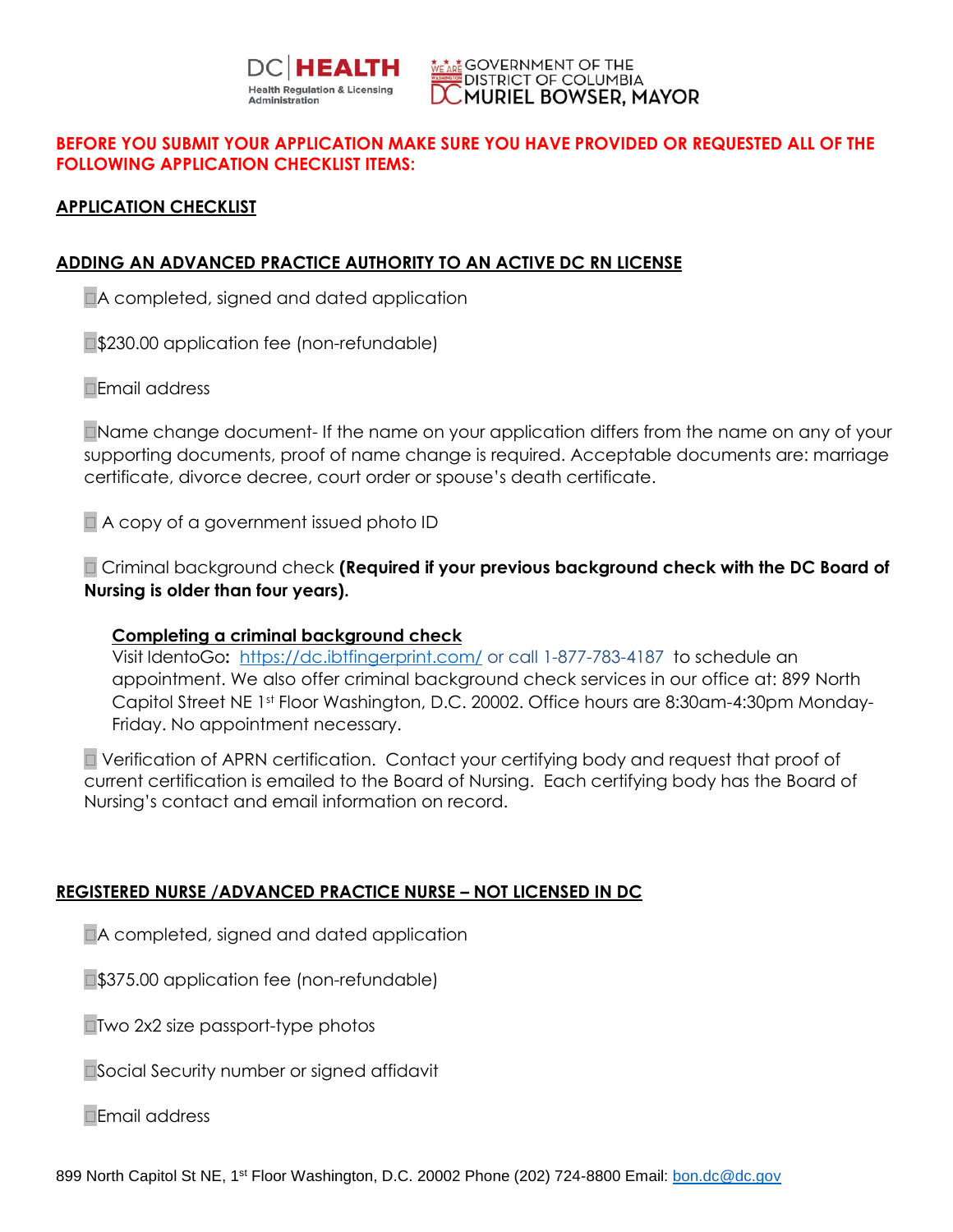

Name change document- If the name on your application differs from the name on any of your supporting documents, proof of name change is required. Acceptable documents are: marriage certificate, divorce decree, court order or spouse's death certificate.

**WEARE GOVERNMENT OF THE DISTRICT OF COLUMBIA** 

MURIEL BOWSER, MAYOR

A copy of a government issued photo ID

 Criminal background check (Required if your previous background check with the DC Board of Nursing is older than four years.

# **Completing a criminal background check**

Visit IdentoGo**:** <https://dc.ibtfingerprint.com/> or call 1-877-783-4187 [t](http://www.l1enrollment.com/state/?st=DC)o schedule an appointment. We also offer criminal background check services in our office at: 899 North Capitol Street NE 1st Floor Washington, D.C. 20002. Office hours are 8:30am-4:30pm Monday-Friday. No appointment necessary.

 Verification of licensure from the original state. If the original state is expired, verification is required from both the original and a current state.

**To submit verification of your RN licensure status access NURSYS.COM**. If your state does not participate in the NURSYS verification system, request that verification be emailed to the DC Board of Nursing. Our email address is on file with each non-participating state board of nursing.

**Non-NURSYS Participating Boards** (Alabama; California; Michigan; Pennsylvania

 Verification of APRN certification. Contact your certifying body and request that proof of current certification is emailed to the Board of Nursing. Each certifying body has the Board of Nursing's contact and email information on record

# **REGISTERED NURSE /ADVANCED PRACTICE NURSE – ADDING ADDITIONAL AUTHORITY TO AN ACTIVE ADVANCED PRACTICE REGISTERED NURSE LICENSE**

A completed, signed and dated application

**S119.00 application fee (non-refundable)** 

Email address

Name change document- If the name on your application differs from the name on any of your supporting documents, proof of name change is required. Acceptable documents are: marriage certificate, divorce decree, court order or spouse's death certificate.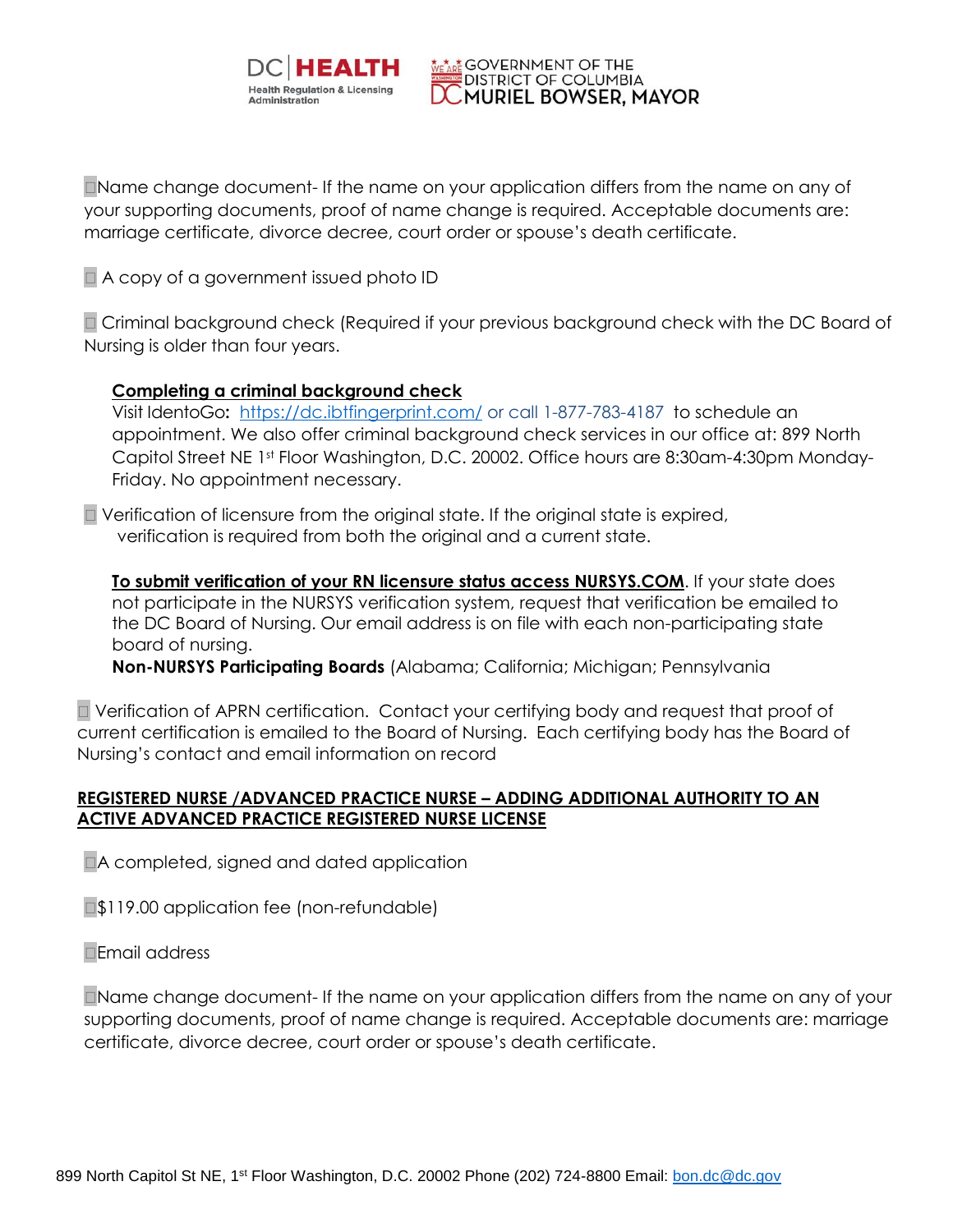

# A copy of a government issued photo ID

 Criminal background check **(Required if your previous background check with the DC Board of Nursing is older than four years).**

**MEARE GOVERNMENT OF THE** 

**DISTRICT OF COLUMBIA** 

**DCMURIEL BOWSER, MAYOR** 

# **Completing a criminal background check**

Visit IdentoGo**:** <https://dc.ibtfingerprint.com/> or call 1-877-783-4187 [t](http://www.l1enrollment.com/state/?st=DC)o schedule an appointment. We also offer criminal background check services in our office at: 899 North Capitol Street NE 1st Floor Washington, D.C. 20002. Office hours are 8:30am-4:30pm Monday-Friday. No appointment necessary.

 Verification of APRN certification. Contact your certifying body and request that proof of current certification is emailed to the Board of Nursing. Each certifying body has the Board of Nursing's contact and email information on record.

# **PLEASE RETAIN FOR YOUR RECORDS**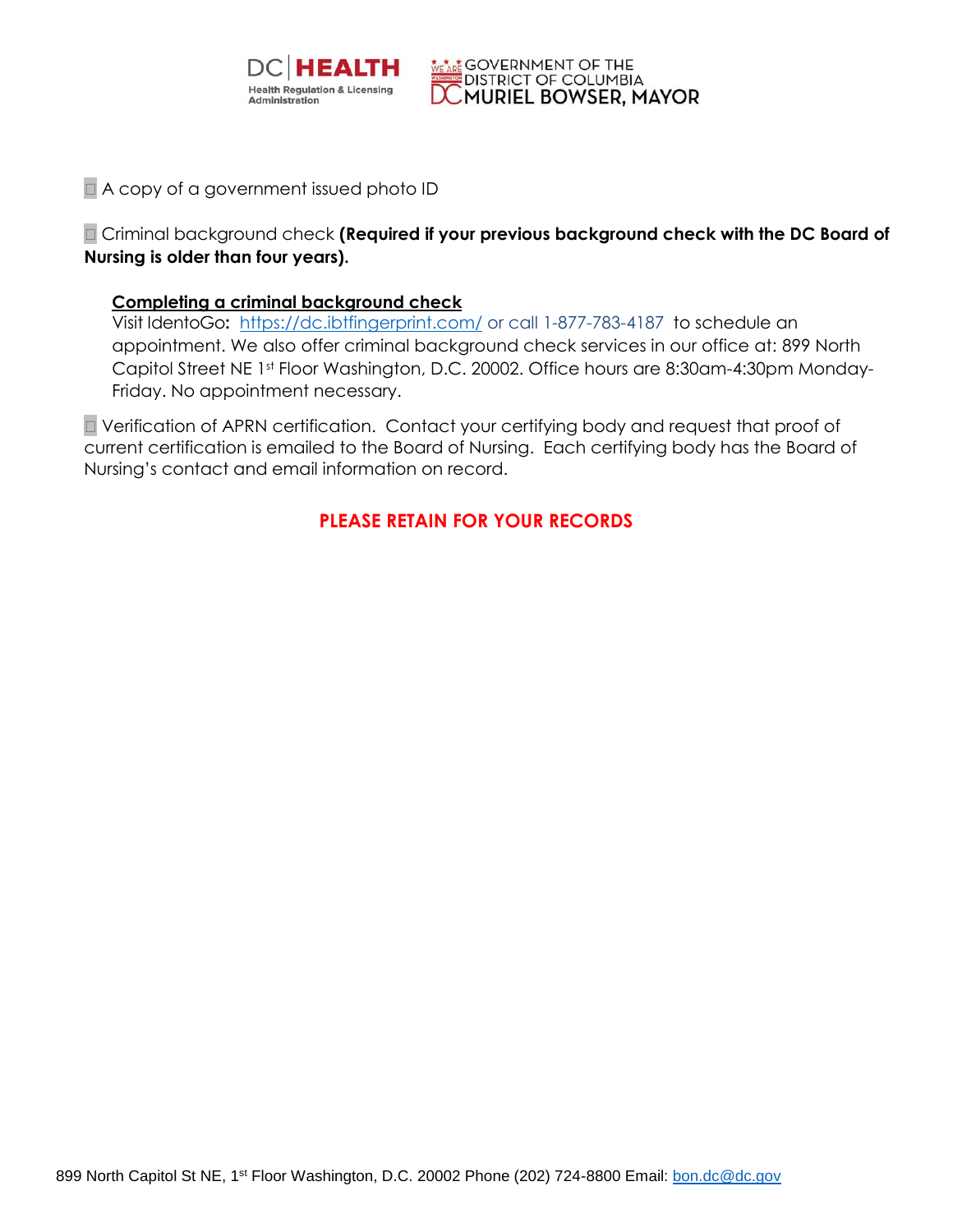



# **BOARD OF NURSING ADVANCED PRACTICE REGISTERED NURSE**

All applicants must complete every section of this application and submit the original application and all required supporting documents. If more space is needed to fully answer questions, attach additional sheets with typed responses. False or misleading statements will be cause for **disciplinary action and could be cause for criminal prosecution pursuant to** *DC Code 22-2514***. If you have any questions, call HPLA Customer Service at 1-877-672-2174 Monday through Friday, 8:30 AM to 4:30 PM EST. Please Note: Please refer to application instructions before completing this form. SECTION 1. LICENSURE TYPE & FEES NON-REFUNDABLE ACTIVE DC REGISTERED NURSE- DC LICENSE NUMBER \_\_\_\_\_\_\_\_\_\_\_\_\_\_\_ ADDING ADVANCED PRACTICE AUTHORITY CHECK ONE \$230.00** □ CLINICAL NURSE SPECIALIST □ NURSE ANESTHETIST □ NURSE MIDWIFE □ NURSE PRACTITIONER **REGISTERED NURSE /ADVANCED PRACTICE NURSE – NOT LICENSED IN DC CHECK ONE \$375.00** □ CLINICAL NURSE SPECIALIST □ NURSE ANESTHETIST □ NURSE MIDWIFE □ NURSE PRACTITIONER **REGISTERED NURSE /ADVANCED PRACTICE NURSE – ADDING ADDITIONAL AUTHORITY TO AN ACTIVE ADVANCED PRACTICE REGISTERED NURSE LICENSE** \$119.00 □ CLINICAL NURSE SPECIALIST □ NURSE ANESTHETIST □ NURSE MIDWIFE □ NURSE PRACTITIONER **CRIMINAL BACKGROUND CHECK:** Each new applicant for licensure shall obtain a criminal background check**. If you are adding an authority to an active DC Registered Nurse license, a criminal background check is required only if the previous background check with the DC Board of Nursing is older than four years. LICENSURE EXPIRATION**: All licenses **expire June 30th** of even numbered years **Make check or money order payable to:** DC Treasurer **Mail your application to:** D.C. Board of Nursing P.O. Box 37802 Washington, D.C. 20013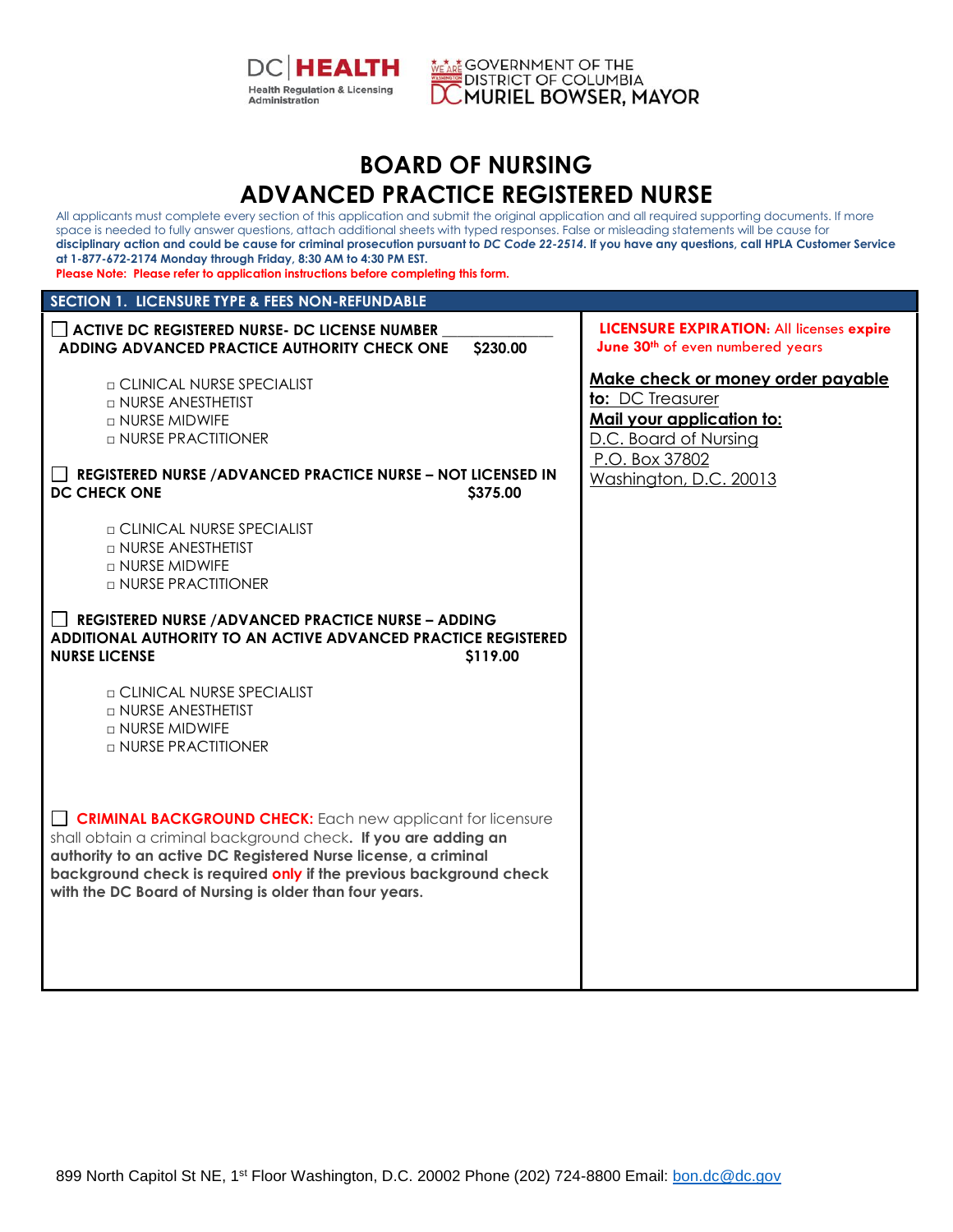



| <b>SECTION 2. APPLICANT INFORMATION</b>                                                                                                                                                                                                                                    |                                                              |                                                  |                                                 |                                                                                                                                                            |  |
|----------------------------------------------------------------------------------------------------------------------------------------------------------------------------------------------------------------------------------------------------------------------------|--------------------------------------------------------------|--------------------------------------------------|-------------------------------------------------|------------------------------------------------------------------------------------------------------------------------------------------------------------|--|
| Note: LEGAL NAME: (Do not use any initials unless they are a part of your name)                                                                                                                                                                                            |                                                              |                                                  |                                                 |                                                                                                                                                            |  |
|                                                                                                                                                                                                                                                                            |                                                              |                                                  |                                                 |                                                                                                                                                            |  |
| <b>FIRST NAME</b>                                                                                                                                                                                                                                                          | MI                                                           | <b>LAST NAME</b>                                 | (SUFFIX: Jr., Sr. etc.)                         |                                                                                                                                                            |  |
|                                                                                                                                                                                                                                                                            |                                                              |                                                  |                                                 |                                                                                                                                                            |  |
| $\sqrt{2}$<br>Date of Birth                                                                                                                                                                                                                                                |                                                              | <b>Social Security Number</b>                    | GENDER: MALE FEMALE                             |                                                                                                                                                            |  |
|                                                                                                                                                                                                                                                                            |                                                              |                                                  |                                                 | *All Applicants must provide a Social Security Number. If you are a foreign graduate and do not have a SSN or are waiting for one to be issued,            |  |
| you must complete the SSN affidavit form and submit it with your application. Your license will not be renewed without a valid SSN.                                                                                                                                        |                                                              |                                                  |                                                 |                                                                                                                                                            |  |
| SECTION 3. OTHER NAMES USED: (Please print clearly)                                                                                                                                                                                                                        |                                                              |                                                  |                                                 | If your name on this application is different from the name on your supporting documentation, provide a copy of a legal document                           |  |
| death certificate.                                                                                                                                                                                                                                                         |                                                              |                                                  |                                                 | supporting the name change. Acceptable documents for individuals are marriage certificates, divorce decrees, court orders and spouse's                     |  |
| <b>FIRST NAME</b>                                                                                                                                                                                                                                                          | MI                                                           | <b>LAST NAME</b>                                 | (SUFFIX: Jr., Sr. etc.)                         |                                                                                                                                                            |  |
|                                                                                                                                                                                                                                                                            |                                                              |                                                  |                                                 |                                                                                                                                                            |  |
| <b>FIRST NAME</b>                                                                                                                                                                                                                                                          | MI                                                           | <b>LAST NAME</b>                                 | (SUFFIX: Jr., Sr. etc.)                         |                                                                                                                                                            |  |
|                                                                                                                                                                                                                                                                            |                                                              |                                                  |                                                 |                                                                                                                                                            |  |
|                                                                                                                                                                                                                                                                            |                                                              | Place of Birth: State/Providence/Territory       | Country if not USA                              |                                                                                                                                                            |  |
| <b>SECTION 4: RACE &amp; ETHNICITY DESIGNATION:</b>                                                                                                                                                                                                                        |                                                              |                                                  |                                                 | <b>LANGUAGE(S) SPOKEN:</b>                                                                                                                                 |  |
| $\Box$ American Indian/Alaskan Native                                                                                                                                                                                                                                      | Asian/South Asian                                            |                                                  | <b>Black or African American</b>                | Language(s) spoken other than<br>English:                                                                                                                  |  |
| Caucasian/White                                                                                                                                                                                                                                                            | $\Box$ Hispanic or Latino<br>$\Box$ Spanish<br>$\Box$ French |                                                  |                                                 |                                                                                                                                                            |  |
| $\Box$ Other $\Box$                                                                                                                                                                                                                                                        |                                                              | $\Box$ Native Hawaiian or other Pacific Islander |                                                 | $\square$ German<br>$\Box$ Arabic                                                                                                                          |  |
|                                                                                                                                                                                                                                                                            |                                                              |                                                  |                                                 | $\Box$ Other $\Box$                                                                                                                                        |  |
| <b>SECTION 5. HOME / BUSINESS ADDRESS</b>                                                                                                                                                                                                                                  |                                                              |                                                  |                                                 |                                                                                                                                                            |  |
| Note: A P.O. BOX MAY NOT BE USED FOR AN ADDRESS. PLEASE PROVIDE A STREET ADDRESS.                                                                                                                                                                                          |                                                              |                                                  |                                                 |                                                                                                                                                            |  |
|                                                                                                                                                                                                                                                                            |                                                              |                                                  |                                                 | Indicate your preferred mailing address by placing an "X" in the appropriate box. This will be the address to which all future licensing documents will be |  |
| mailed.<br><b>HOME ADDRESS</b><br><b>BUSINESS ADDRESS</b>                                                                                                                                                                                                                  |                                                              |                                                  |                                                 |                                                                                                                                                            |  |
|                                                                                                                                                                                                                                                                            |                                                              |                                                  |                                                 |                                                                                                                                                            |  |
|                                                                                                                                                                                                                                                                            |                                                              |                                                  | Home Address or $\Box$ DC Local/Mailing Address |                                                                                                                                                            |  |
|                                                                                                                                                                                                                                                                            |                                                              |                                                  |                                                 |                                                                                                                                                            |  |
|                                                                                                                                                                                                                                                                            | (Street Number and Street Name) (City)                       |                                                  | (State/Province/Territory) (Zip Code)           |                                                                                                                                                            |  |
|                                                                                                                                                                                                                                                                            |                                                              |                                                  |                                                 |                                                                                                                                                            |  |
|                                                                                                                                                                                                                                                                            |                                                              |                                                  |                                                 |                                                                                                                                                            |  |
| You are statutorily required to notify the DC Board of Nursing in writing of an address change within 30 days. Failure to do may result in your not receiving<br>your license, renewal notice or other official notices and can result in a disciplinary action or a fine. |                                                              |                                                  |                                                 |                                                                                                                                                            |  |
|                                                                                                                                                                                                                                                                            |                                                              |                                                  |                                                 |                                                                                                                                                            |  |
|                                                                                                                                                                                                                                                                            |                                                              |                                                  |                                                 |                                                                                                                                                            |  |
| <b>Business Address</b>                                                                                                                                                                                                                                                    |                                                              |                                                  |                                                 |                                                                                                                                                            |  |
| ADDRESS: __________                                                                                                                                                                                                                                                        |                                                              |                                                  |                                                 |                                                                                                                                                            |  |
|                                                                                                                                                                                                                                                                            | (Street Number and Street Name)                              | $\overline{(\text{City})}$                       | (State/Province/Territory)                      | (Zip Code)                                                                                                                                                 |  |
|                                                                                                                                                                                                                                                                            |                                                              |                                                  | $FAX: (\_\_) \_\_ \_ \cdot \_\_$                |                                                                                                                                                            |  |
| <b>EMAIL ADDRESS:</b>                                                                                                                                                                                                                                                      |                                                              |                                                  | CELL PHONE: ____________________                |                                                                                                                                                            |  |

899 North Capitol St NE, 1<sup>st</sup> Floor Washington, D.C. 20002 Phone (202) 724-8800 Email: **bon.dc@dc.gov**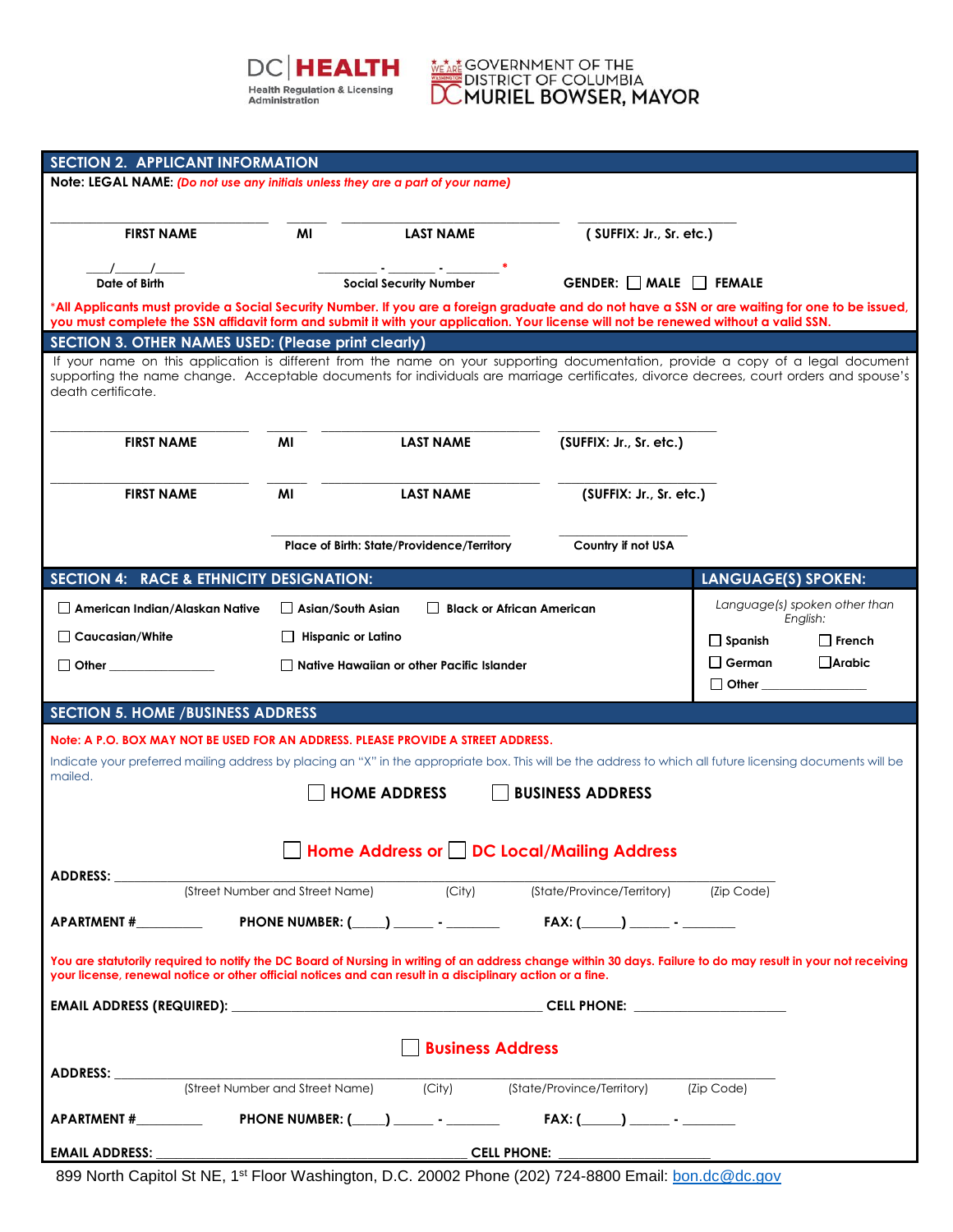

#### **WEARE GOVERNMENT OF THE** DISTRICT OF COLUMBIA MURIEL BOWSER, MAYOR

| <b>SECTION 6.</b>                                                                          | <b>NURSING SCHOOLS ATTENDED</b>   |                                      |                    |  |
|--------------------------------------------------------------------------------------------|-----------------------------------|--------------------------------------|--------------------|--|
| List all nursing schools that you have attended beginning with the most recent at the top. |                                   |                                      |                    |  |
|                                                                                            | School Name, City, State, Country | <b>Date of Graduation</b><br>mm/yyyy | Degree/Certificate |  |
|                                                                                            |                                   |                                      |                    |  |
|                                                                                            |                                   |                                      |                    |  |
|                                                                                            |                                   |                                      |                    |  |
|                                                                                            |                                   |                                      |                    |  |
|                                                                                            |                                   |                                      |                    |  |
|                                                                                            |                                   |                                      |                    |  |
|                                                                                            |                                   |                                      |                    |  |

| SECTION 7.<br><b>PROFESSIONAL LICENSURE IN OTHER JURISDICTIONS</b> |                     |                                     |                       |
|--------------------------------------------------------------------|---------------------|-------------------------------------|-----------------------|
| <b>MANDATORY FIELD</b>                                             | <b>JURISDICTION</b> | <b>ACTIVE/</b><br><b>NOT ACTIVE</b> | <b>LICENSE NUMBER</b> |
| Original state of licensure:                                       |                     |                                     |                       |
| <b>Current state of licensure:</b>                                 |                     |                                     |                       |

#### **VERIFYING LICENSURE STATUS (FOR APPLICANTS WHO ARE NOT LICENSED AS RNs IN DC)**

**You must provide verification of licensure from the original state. If the original state is expired, verification is required from both the original and current states of licensure.** 

**To submit verification of your licensure status access NURSYS.COM. If your state does not participate in** .<br>+۲ the NURSYS verification system, request that verification be emailed to the DC Board of Nursing. Our **n**  email address is on file with each non-participating state board of nursing. **and Non-NURSYS Participating Boards** (Alabama; California; Michigan; Pennsylvania)

 $\mathcal{L}$ 

**pass ed** 

### **SECTION 8. CERTIFICATION**

| Credentialing Body- AANPCB, ANCC,<br>PNCB, AMCB, NBCRNA, AACN, CCNS, NCC | <b>Certification Title-</b> | <b>Certification Number</b> |
|--------------------------------------------------------------------------|-----------------------------|-----------------------------|
|                                                                          |                             |                             |
|                                                                          |                             |                             |
|                                                                          |                             |                             |
|                                                                          |                             |                             |
|                                                                          |                             |                             |

**n (Credentialing Bodies listed on the next page of this application)**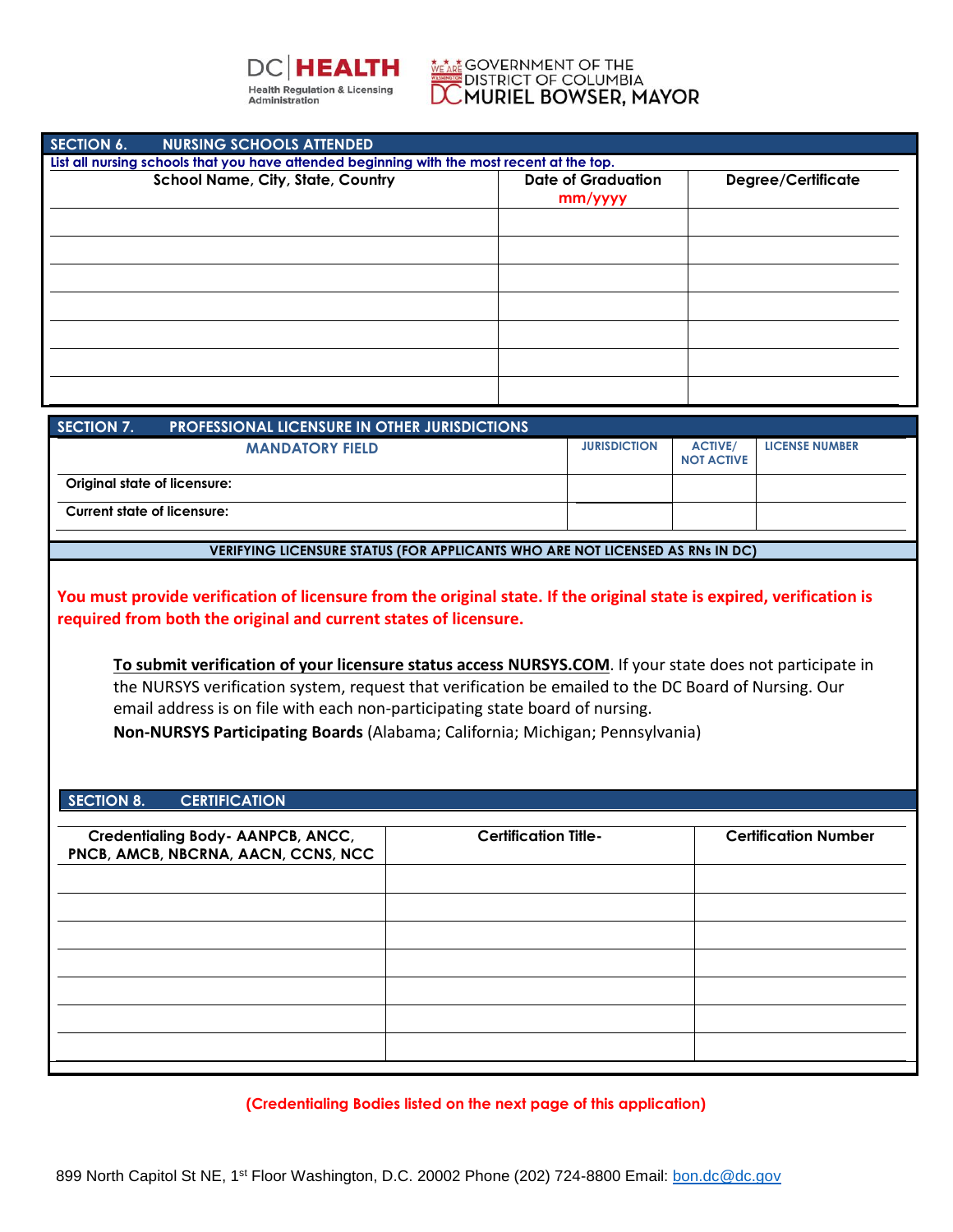

# **DISTRICT OF COLUMBIA BOARD OF NURSING RECOGNIZED ADVANCED PRACTICE REGISTERED NURSE CERTIFICATION PROGRAMS**

- **AACN- American Association of Critical Care Certification Corporation**
	- o **AACNS-N** Neonatal CNS wellness through acute care
	- o **ACCNS-P** Pediatric CNS wellness through acute care
	- o **CCNS-AG** Adult/Gero CNS wellness through acute care **AG-ACNPC** Adult/Gero Acute Care CNP

### **AANPCB- American Association of Nurse Practitioners Certification Board**

- o **NP-C** Family Nurse Practitioner NP-C
- o **NP-C** Adult/Gero Primary Care Nurse Practitioner
- **AMCB- American Midwifery Certification Board CNM Certified nurse midwife**

### **ANCC- American Nurses Credentialing Center**

- o **AGACNP-BC** Adult/Gero Acute Care Nurse Practitioner
- o **AGPCNP-BC** Adult/Gero Primary Care Nurse Practitioner
- o **FNP-BC** Family Nurse Practitioner
- o **PPCNP-BC** Pediatric Primary Care Nurse Practitioner
- o **PMHNP-BC** Family Psychiatric and Mental Health Nurse Practitioner
- **NBCRNA- National Board on Certification and Recertification of Nurse Anesthetists CRNA Certified Registered Nurse Anesthetist**
- **NCC** -**National Certification Corporation WHNP-BC Women's Healthcare Nurse Practitioner NNP-BC Neonatal Nurse Practitioner**
- **PNCB- Pediatric Nursing Certification Board CPNP-PC Pediatric Nurse Practitioner Primary Care CPNP-AC Pediatric Nurse Practitioner Acute Care**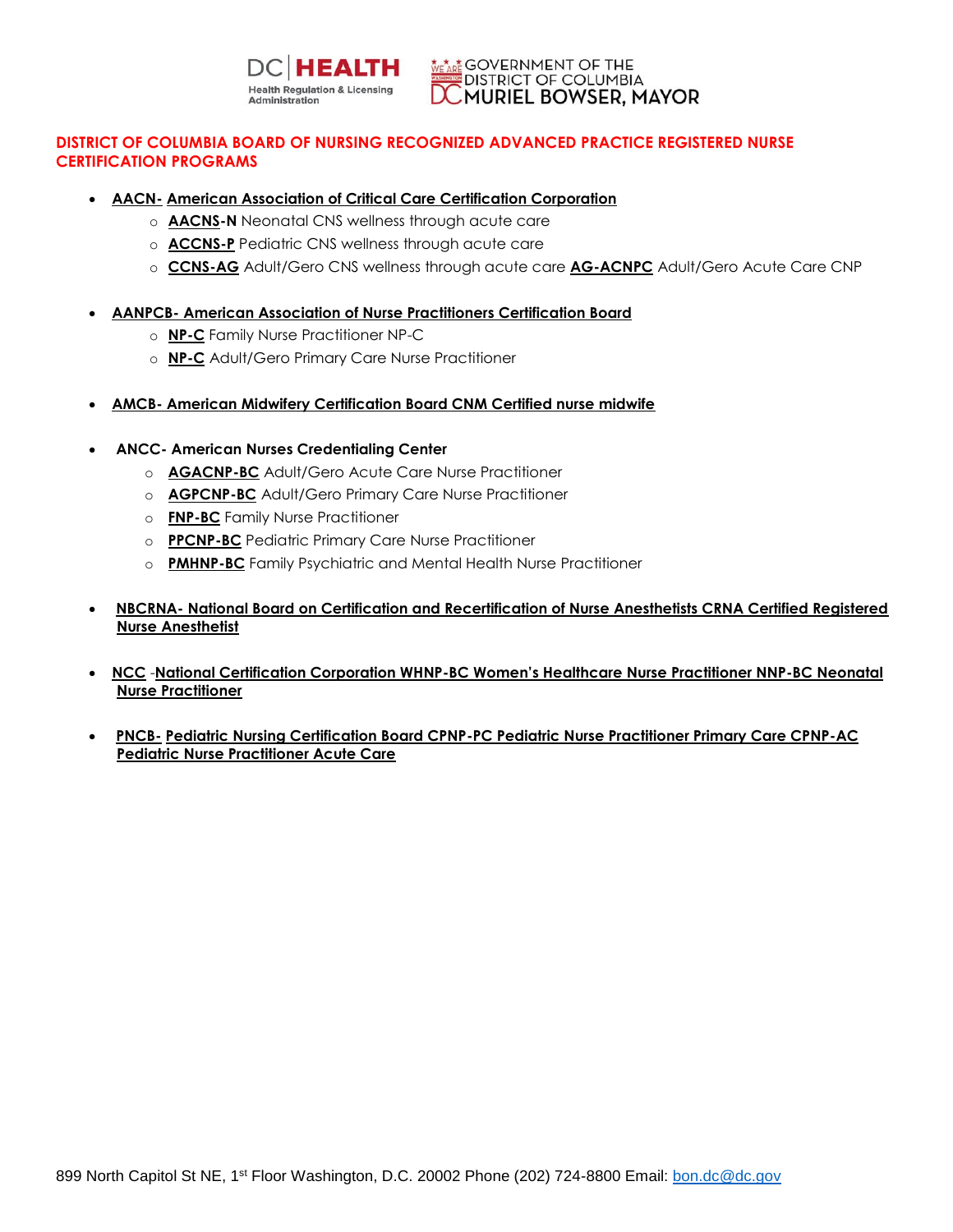

**MEARE** GOVERNMENT OF THE<br>DISTRICT OF COLUMBIA<br>**DC MURIEL BOWSER, MAYOR** 

|    | SECTION 9. SCREENING QUESTIONS Applicants must answer all of the following questions                                                                                                                                                                                                                                                                                                                                                                                                                                                                                                                                                                                |               |                  |
|----|---------------------------------------------------------------------------------------------------------------------------------------------------------------------------------------------------------------------------------------------------------------------------------------------------------------------------------------------------------------------------------------------------------------------------------------------------------------------------------------------------------------------------------------------------------------------------------------------------------------------------------------------------------------------|---------------|------------------|
|    | Clean Hands Before Receiving a License or Permit Act of 1996 Certification Form Requirement                                                                                                                                                                                                                                                                                                                                                                                                                                                                                                                                                                         |               |                  |
|    | Please read the information below carefully before responding to this yes or no question, as any false information provided requires<br>that the Department of Health proceed immediately to revoke your License for which you are now applying, and fine you one<br>thousand dollars $(\$1,000.00)$ , pursuant to D.C. Official Code $\S$ 47-2864 (2001).                                                                                                                                                                                                                                                                                                          |               |                  |
|    | PLEASE NOTE: Pursuant to D.C. Official Code §47-2862(a) (FY 2007 Budget Support Act of 2006) you cannot be issued a license if you<br>have failed to file your District tax returns.                                                                                                                                                                                                                                                                                                                                                                                                                                                                                |               |                  |
|    | IF YOU ANSWER "YES" TO THIS QUESTION, PLEASE SUBMIT PROOF OF THE ARRANGEMENTS YOU HAVE MADE TO PAY THE OUTSTANDING<br>DEBT. IF YOU DO NOT HAVE AN APPROVED PAYMENT SCHEDULE TO PAY THE AMOUNT YOU OWE OR IF NO APPEAL IS PENDING, THE<br>LAW REQUIRES THAT YOUR RENEWAL APPLICATION BE DENIED.                                                                                                                                                                                                                                                                                                                                                                      |               |                  |
|    | As of this date, do you owe more than one hundred dollars (\$100.00) to the District of Columbia Government as a result of any of the<br>following:<br>1. Fines, penalties, or interest assessed pursuant to D.C. Official Code Title 8, Chapter 8 (Litter Control Administrative Act of 1985);<br>2. Fines or interest assessed pursuant to D.C. Official Code Title 8, Chapter 9 (Illegal Dumping Enforcement Act of 1994);<br>3. Fines, penalties, or interest assessed pursuant to D.C. Official Code Title 2, Chapter 18 (Civil Infractions Act of 1985);<br>4. Past due taxes;<br>5. Past due District of Columbia Water and Sewer Authority service fees; or | YES<br>$\Box$ | NO<br>$\Box$     |
|    | 6. Fines or penalties assessed pursuant to D.C. Official Code Title 50, Chapter 23 (Traffic Adjudication)?<br>Information presented above is in compliance with the requirement to submit with your application for licensure under the Clean                                                                                                                                                                                                                                                                                                                                                                                                                       |               |                  |
|    | Hands Before Receiving a License or Permit Act of 1996, effective May 11, 1996 (D.C. Law 11-118, D.C. Code §47-2861 et seq.).                                                                                                                                                                                                                                                                                                                                                                                                                                                                                                                                       |               |                  |
|    | A Has the use of drugs and/or alcohol resulted in an impairment of your ability to practice your profession?                                                                                                                                                                                                                                                                                                                                                                                                                                                                                                                                                        | $\Box$        | YES NO<br>П      |
|    | B. Do you have a mental condition that currently impairs your ability to practice your profession?                                                                                                                                                                                                                                                                                                                                                                                                                                                                                                                                                                  | YES<br>$\Box$ | NO<br>$\Box$     |
|    | Have you ever been convicted or arrested for a crime or misdemeanor (other than a minor traffic violation)?                                                                                                                                                                                                                                                                                                                                                                                                                                                                                                                                                         | $\Box$        | YES NO<br>$\Box$ |
|    | D Have you been terminated from or resigned from a clinical or professional training program due to a practice issue?                                                                                                                                                                                                                                                                                                                                                                                                                                                                                                                                               | $\Box$        | YES NO<br>$\Box$ |
| E. | Please answer with respect to DC or any other jurisdiction/state:                                                                                                                                                                                                                                                                                                                                                                                                                                                                                                                                                                                                   |               |                  |
|    | (1) Have you withdrawn an application to practice your profession or voluntarily surrendered a license after formal charges have<br>been filed against you or while under investigation?                                                                                                                                                                                                                                                                                                                                                                                                                                                                            | $\Box$        | YES NO<br>$\Box$ |
|    | (2) Has any authority or peer review board taken adverse action against your license or privileges or informed you of any pending<br>charges not previously reported to this Board?                                                                                                                                                                                                                                                                                                                                                                                                                                                                                 |               |                  |
|    | (3) Have you been (or are you currently being) investigated by any authority or peer review board for any violation of state, federal,<br>or local law?                                                                                                                                                                                                                                                                                                                                                                                                                                                                                                             |               |                  |
|    | (4) Has any authority or peer review board informed you of any pending charge(s) or investigation not previously reported to this<br>Board?                                                                                                                                                                                                                                                                                                                                                                                                                                                                                                                         |               |                  |
|    | (5) Have you voluntarily surrendered your license?                                                                                                                                                                                                                                                                                                                                                                                                                                                                                                                                                                                                                  |               |                  |
|    | (6) Have you ever surrendered your clinical privileges or had your clinical privileges denied, revoked or suspended at any hospital or<br>health care facility?                                                                                                                                                                                                                                                                                                                                                                                                                                                                                                     |               |                  |
| H. | Have you been party to a malpractice action or had a malpractice action brought against you?                                                                                                                                                                                                                                                                                                                                                                                                                                                                                                                                                                        | YES<br>⊔      | NO               |
|    | <b>SECTION 11.</b><br><b>LICENSEE AFFIDAVIT</b>                                                                                                                                                                                                                                                                                                                                                                                                                                                                                                                                                                                                                     |               |                  |
|    | I hereby attest that the information given in this application, including all writings and exhibits attached hereto, is true and complete to the best of<br>my knowledge. I understand that the making of a false statement on this application, including all writings and exhibits attached hereto, is<br>punishable by criminal penalties.                                                                                                                                                                                                                                                                                                                       |               |                  |
|    | <b>LICENSEE SIGNATURE</b><br><b>PRINT NAME</b><br><b>DATE</b>                                                                                                                                                                                                                                                                                                                                                                                                                                                                                                                                                                                                       |               |                  |
|    | To report waste, fraud, or abuse by any DC Government office or official, call the DC Inspector General at 1-800-521-1639.                                                                                                                                                                                                                                                                                                                                                                                                                                                                                                                                          |               |                  |

899 North Capitol St NE, 1<sup>st</sup> Floor Washington, D.C. 20002 Phone (202) 724-8800 Email: **bon.dc@dc.gov**